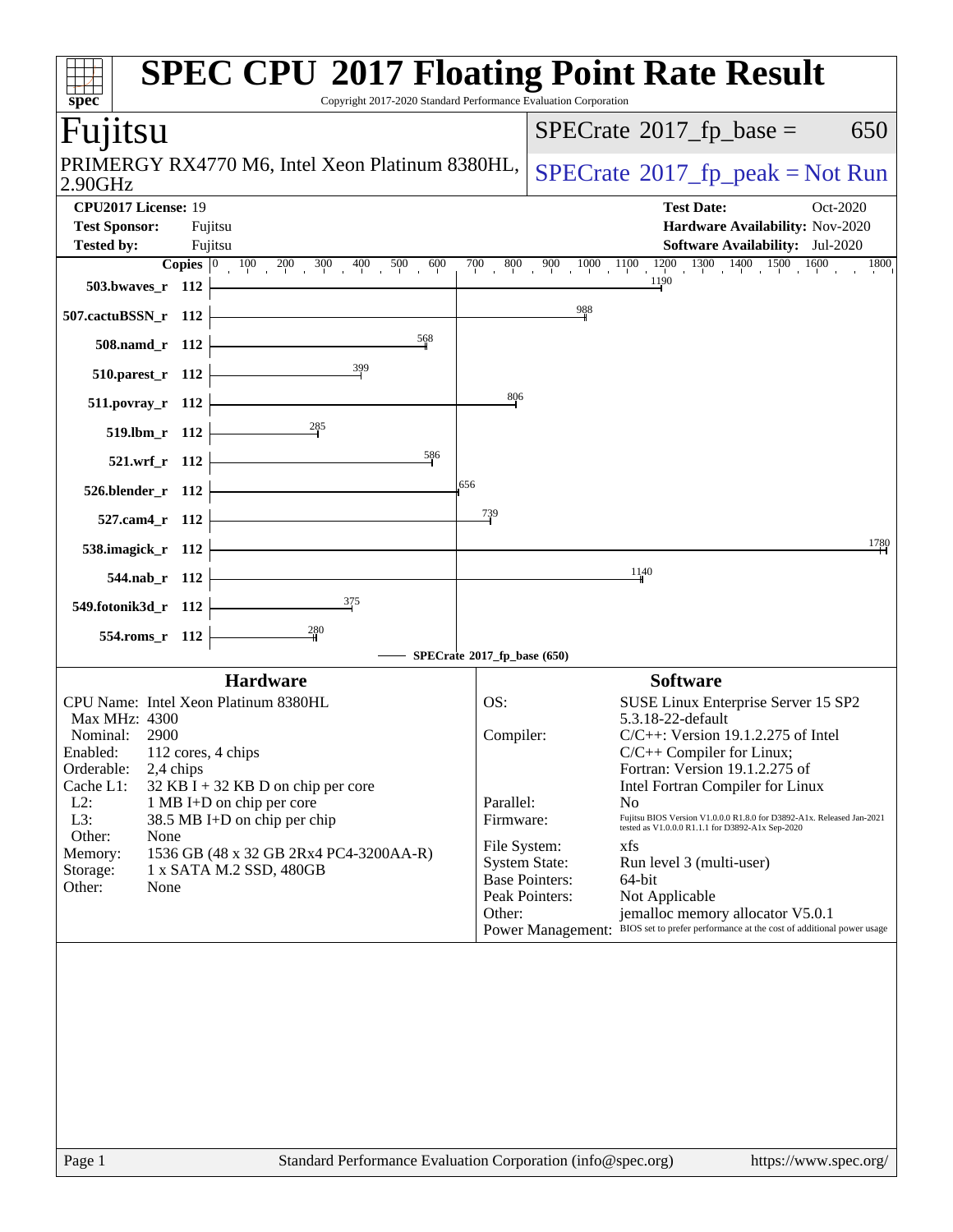| <b>SPEC CPU®2017 Floating Point Rate Result</b><br>Copyright 2017-2020 Standard Performance Evaluation Corporation<br>spec <sup>®</sup>                                                            |                                                                                     |                                   |                |                |              |                |              |               |                |              |                   |              |                                        |              |
|----------------------------------------------------------------------------------------------------------------------------------------------------------------------------------------------------|-------------------------------------------------------------------------------------|-----------------------------------|----------------|----------------|--------------|----------------|--------------|---------------|----------------|--------------|-------------------|--------------|----------------------------------------|--------------|
| Fujitsu                                                                                                                                                                                            | $SPECrate^{\circledast}2017$ _fp_base =                                             |                                   |                |                |              | 650            |              |               |                |              |                   |              |                                        |              |
| 2.90GHz                                                                                                                                                                                            | PRIMERGY RX4770 M6, Intel Xeon Platinum 8380HL,<br>$SPECTate@2017fr peak = Not Run$ |                                   |                |                |              |                |              |               |                |              |                   |              |                                        |              |
| CPU2017 License: 19                                                                                                                                                                                |                                                                                     |                                   |                |                |              |                |              |               |                |              | <b>Test Date:</b> |              | Oct-2020                               |              |
| <b>Test Sponsor:</b>                                                                                                                                                                               | Fujitsu                                                                             |                                   |                |                |              |                |              |               |                |              |                   |              | Hardware Availability: Nov-2020        |              |
| <b>Tested by:</b>                                                                                                                                                                                  | Fujitsu                                                                             |                                   |                |                |              |                |              |               |                |              |                   |              | <b>Software Availability:</b> Jul-2020 |              |
| <b>Results Table</b>                                                                                                                                                                               |                                                                                     |                                   |                |                |              |                |              |               |                |              |                   |              |                                        |              |
|                                                                                                                                                                                                    | <b>Base</b>                                                                         |                                   |                |                |              |                | <b>Peak</b>  |               |                |              |                   |              |                                        |              |
| <b>Benchmark</b>                                                                                                                                                                                   | <b>Copies</b>                                                                       | <b>Seconds</b>                    | Ratio          | <b>Seconds</b> | <b>Ratio</b> | <b>Seconds</b> | <b>Ratio</b> | <b>Copies</b> | <b>Seconds</b> | <b>Ratio</b> | <b>Seconds</b>    | <b>Ratio</b> | <b>Seconds</b>                         | <b>Ratio</b> |
| 503.bwayes_r                                                                                                                                                                                       | 112                                                                                 | 944                               | 1190           | 943            | <b>1190</b>  | 943            | 1190         |               |                |              |                   |              |                                        |              |
| 507.cactuBSSN r                                                                                                                                                                                    | 112                                                                                 | 143                               | 993            | 143            | 988          | 144            | 988          |               |                |              |                   |              |                                        |              |
| $508$ .namd_r                                                                                                                                                                                      | 112                                                                                 | 187                               | 568            | 186            | 573          | 187            | 568          |               |                |              |                   |              |                                        |              |
| 510.parest_r                                                                                                                                                                                       | 112                                                                                 | 734                               | 399            | 735            | 398          | 735            | 399          |               |                |              |                   |              |                                        |              |
| 511.povray_r                                                                                                                                                                                       | 112                                                                                 | 325                               | 804            | 324            | 808          | 325            | 806          |               |                |              |                   |              |                                        |              |
| 519.lbm_r                                                                                                                                                                                          | 112                                                                                 | 415                               | 285            | 415            | 285          | 415            | 285          |               |                |              |                   |              |                                        |              |
| 521.wrf r                                                                                                                                                                                          | 112                                                                                 | 428                               | 586            | 428            | 586          | 428            | 586          |               |                |              |                   |              |                                        |              |
| 526.blender_r                                                                                                                                                                                      | 112                                                                                 | 260                               | 656            | 261            | 655          | 260            | 657          |               |                |              |                   |              |                                        |              |
| 527.cam4_r                                                                                                                                                                                         | 112                                                                                 | 266                               | 738            | 265            | 739          | 265            | 739          |               |                |              |                   |              |                                        |              |
| 538.imagick_r                                                                                                                                                                                      | 112                                                                                 | 156                               | 1780           | 156            | 1780         | 158            | 1770         |               |                |              |                   |              |                                        |              |
| 544.nab_r                                                                                                                                                                                          | 112                                                                                 | 166                               | 1140           | 165            | 1140         | 166            | 1130         |               |                |              |                   |              |                                        |              |
| 549.fotonik3d r                                                                                                                                                                                    | 112                                                                                 | 1165                              | 375            | 1164           | 375          | 1165           | 374          |               |                |              |                   |              |                                        |              |
| $554$ .roms_r                                                                                                                                                                                      | 112                                                                                 | 650                               | 274            | 633            | 281          | 636            | 280          |               |                |              |                   |              |                                        |              |
| $SPECrate$ <sup>®</sup> 2017_fp_base =                                                                                                                                                             |                                                                                     |                                   | 650            |                |              |                |              |               |                |              |                   |              |                                        |              |
|                                                                                                                                                                                                    |                                                                                     | $SPECrate^{\circ}2017$ _fp_peak = | <b>Not Run</b> |                |              |                |              |               |                |              |                   |              |                                        |              |
| Results appear in the order in which they were run. Bold underlined text indicates a median measurement.                                                                                           |                                                                                     |                                   |                |                |              |                |              |               |                |              |                   |              |                                        |              |
| <b>Compiler Notes</b><br>The inconsistent Compiler version information under Compiler Version section is due to a discrepancy in Intel Compiler.                                                   |                                                                                     |                                   |                |                |              |                |              |               |                |              |                   |              |                                        |              |
| The correct version of C/C++ compiler is: Version 19.1.2.275 Build 20200623 Compiler for Linux<br>The correct version of Fortran compiler is: Version 19.1.2.275 Build 20200623 Compiler for Linux |                                                                                     |                                   |                |                |              |                |              |               |                |              |                   |              |                                        |              |

### **[Submit Notes](http://www.spec.org/auto/cpu2017/Docs/result-fields.html#SubmitNotes)**

 The numactl mechanism was used to bind copies to processors. The config file option 'submit' was used to generate numactl commands to bind each copy to a specific processor. For details, please see the config file.

# **[Operating System Notes](http://www.spec.org/auto/cpu2017/Docs/result-fields.html#OperatingSystemNotes)**

 Stack size set to unlimited using "ulimit -s unlimited" Kernel Boot Parameter set with : nohz\_full=1-111 Irqbalance disabled with "systemctl stop irqbalance"

# **[Environment Variables Notes](http://www.spec.org/auto/cpu2017/Docs/result-fields.html#EnvironmentVariablesNotes)**

Environment variables set by runcpu before the start of the run: LD\_LIBRARY\_PATH = "/home/Benchmark/speccpu/lib/intel64:/home/Benchmark/speccpu/je5.0.1-64" MALLOC\_CONF = "retain:true"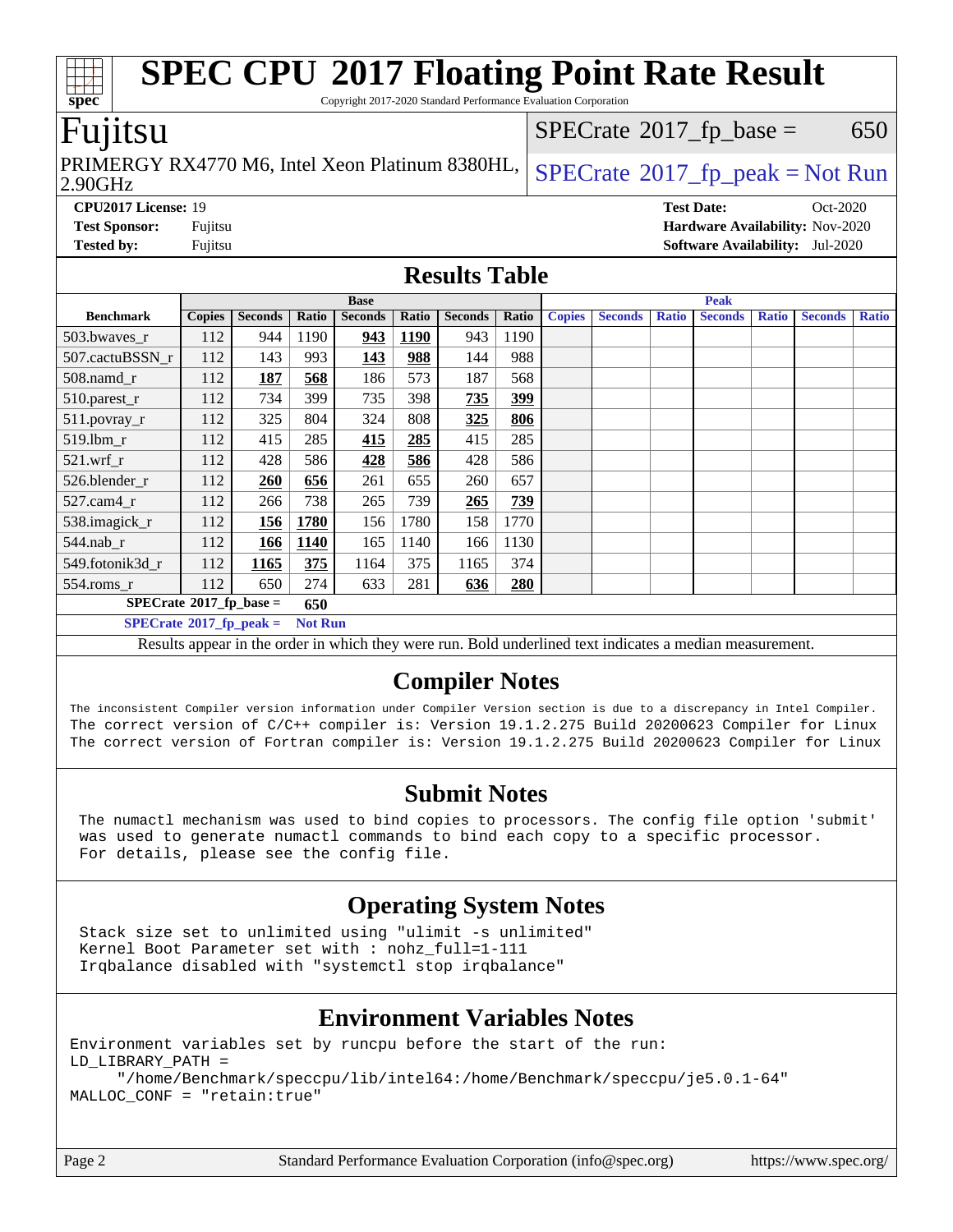#### **[spec](http://www.spec.org/) [SPEC CPU](http://www.spec.org/auto/cpu2017/Docs/result-fields.html#SPECCPU2017FloatingPointRateResult)[2017 Floating Point Rate Result](http://www.spec.org/auto/cpu2017/Docs/result-fields.html#SPECCPU2017FloatingPointRateResult)** Copyright 2017-2020 Standard Performance Evaluation Corporation Fujitsu 2.90GHz PRIMERGY RX4770 M6, Intel Xeon Platinum 8380HL,  $SPECrate^{\circ}2017\_fp\_peak = Not Run$  $SPECrate^{\circ}2017\_fp\_peak = Not Run$  $SPECTate$ <sup>®</sup>[2017\\_fp\\_base =](http://www.spec.org/auto/cpu2017/Docs/result-fields.html#SPECrate2017fpbase) 650 **[CPU2017 License:](http://www.spec.org/auto/cpu2017/Docs/result-fields.html#CPU2017License)** 19 **[Test Date:](http://www.spec.org/auto/cpu2017/Docs/result-fields.html#TestDate)** Oct-2020 **[Test Sponsor:](http://www.spec.org/auto/cpu2017/Docs/result-fields.html#TestSponsor)** Fujitsu **[Hardware Availability:](http://www.spec.org/auto/cpu2017/Docs/result-fields.html#HardwareAvailability)** Nov-2020 **[Tested by:](http://www.spec.org/auto/cpu2017/Docs/result-fields.html#Testedby)** Fujitsu **[Software Availability:](http://www.spec.org/auto/cpu2017/Docs/result-fields.html#SoftwareAvailability)** Jul-2020 **[General Notes](http://www.spec.org/auto/cpu2017/Docs/result-fields.html#GeneralNotes)** Binaries compiled on a system with 1x Intel Core i9-7980XE CPU + 64GB RAM memory using Redhat Enterprise Linux 8.0 Transparent Huge Pages enabled by default Prior to runcpu invocation Filesystem page cache synced and cleared with: sync; echo 3> /proc/sys/vm/drop\_caches runcpu command invoked through numactl i.e.: numactl --interleave=all runcpu <etc> NA: The test sponsor attests, as of date of publication, that CVE-2017-5754 (Meltdown) is mitigated in the system as tested and documented. Yes: The test sponsor attests, as of date of publication, that CVE-2017-5753 (Spectre variant 1) is mitigated in the system as tested and documented. Yes: The test sponsor attests, as of date of publication, that CVE-2017-5715 (Spectre variant 2) is mitigated in the system as tested and documented. jemalloc, a general purpose malloc implementation built with the RedHat Enterprise 7.5, and the system compiler gcc 4.8.5 sources available from jemalloc.net or<https://github.com/jemalloc/jemalloc/releases> **[Platform Notes](http://www.spec.org/auto/cpu2017/Docs/result-fields.html#PlatformNotes)** BIOS configuration: Hyper Threading = Disabled Utilization Profile = Unbalanced Stale AtoS = Enabled LLC Deadline Alloc = Disabled SNC = Enabled FAN Control = Full Sysinfo program /home/Benchmark/speccpu/bin/sysinfo Rev: r6365 of 2019-08-21 295195f888a3d7edb1e6e46a485a0011 running on localhost Sat Oct 31 04:06:22 2020 SUT (System Under Test) info as seen by some common utilities. For more information on this section, see <https://www.spec.org/cpu2017/Docs/config.html#sysinfo> From /proc/cpuinfo model name : Intel(R) Xeon(R) Platinum 8380HL CPU @ 2.90GHz 4 "physical id"s (chips) 112 "processors" cores, siblings (Caution: counting these is hw and system dependent. The following excerpts from /proc/cpuinfo might not be reliable. Use with caution.) cpu cores : 28 siblings : 28 physical 0: cores 0 1 2 3 4 5 6 8 9 10 11 12 13 14 16 17 18 19 20 21 22 24 25 26 27 28 29 30

**(Continued on next page)**

| Page 3 | Standard Performance Evaluation Corporation (info@spec.org) | https://www.spec.org/ |
|--------|-------------------------------------------------------------|-----------------------|
|--------|-------------------------------------------------------------|-----------------------|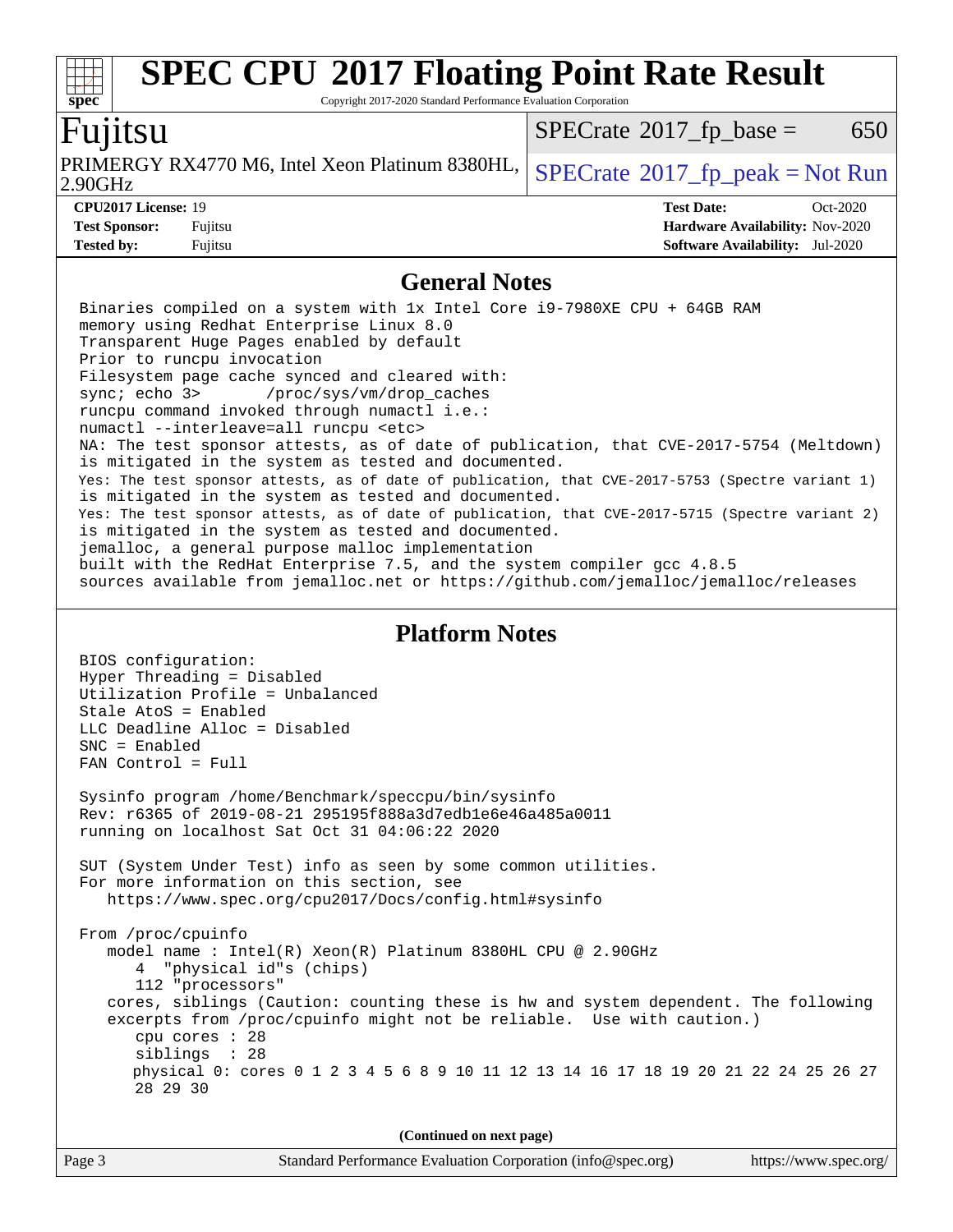| spec                     |                                                                                                                                                                         | <b>SPEC CPU®2017 Floating Point Rate Result</b><br>Copyright 2017-2020 Standard Performance Evaluation Corporation                                          |                                          |                                        |  |  |
|--------------------------|-------------------------------------------------------------------------------------------------------------------------------------------------------------------------|-------------------------------------------------------------------------------------------------------------------------------------------------------------|------------------------------------------|----------------------------------------|--|--|
| Fujitsu                  |                                                                                                                                                                         |                                                                                                                                                             | $SPECrate^{\circledast}2017$ _fp_base =  | 650                                    |  |  |
| 2.90GHz                  |                                                                                                                                                                         | PRIMERGY RX4770 M6, Intel Xeon Platinum 8380HL,                                                                                                             | $SPECrate^{\circ}2017rfp peak = Not Run$ |                                        |  |  |
|                          | CPU2017 License: 19                                                                                                                                                     |                                                                                                                                                             | <b>Test Date:</b>                        | Oct-2020                               |  |  |
| <b>Test Sponsor:</b>     | Fujitsu                                                                                                                                                                 |                                                                                                                                                             |                                          | Hardware Availability: Nov-2020        |  |  |
| <b>Tested by:</b>        | Fujitsu                                                                                                                                                                 |                                                                                                                                                             |                                          | <b>Software Availability:</b> Jul-2020 |  |  |
|                          | <b>Platform Notes (Continued)</b>                                                                                                                                       |                                                                                                                                                             |                                          |                                        |  |  |
|                          | 28 29 30                                                                                                                                                                | physical 1: cores 0 1 2 3 4 5 6 8 9 10 11 12 13 14 16 17 18 19 20 21 22 24 25 26 27                                                                         |                                          |                                        |  |  |
|                          | 28 29 30                                                                                                                                                                | physical 2: cores 0 1 2 3 4 5 6 8 9 10 11 12 13 14 16 17 18 19 20 21 22 24 25 26 27                                                                         |                                          |                                        |  |  |
|                          | 28 29 30                                                                                                                                                                | physical 3: cores 0 1 2 3 4 5 6 8 9 10 11 12 13 14 16 17 18 19 20 21 22 24 25 26 27                                                                         |                                          |                                        |  |  |
|                          | From 1scpu:                                                                                                                                                             |                                                                                                                                                             |                                          |                                        |  |  |
|                          | Architecture:                                                                                                                                                           | x86 64                                                                                                                                                      |                                          |                                        |  |  |
|                          | $CPU$ op-mode( $s$ ):<br>Byte Order:                                                                                                                                    | $32$ -bit, $64$ -bit<br>Little Endian                                                                                                                       |                                          |                                        |  |  |
|                          | Address sizes:                                                                                                                                                          | 46 bits physical, 48 bits virtual                                                                                                                           |                                          |                                        |  |  |
|                          | CPU(s):                                                                                                                                                                 | 112                                                                                                                                                         |                                          |                                        |  |  |
|                          | On-line CPU(s) list: 0-111                                                                                                                                              |                                                                                                                                                             |                                          |                                        |  |  |
|                          | Thread(s) per core:                                                                                                                                                     | $\mathbf 1$                                                                                                                                                 |                                          |                                        |  |  |
|                          | Core(s) per socket:                                                                                                                                                     | 28                                                                                                                                                          |                                          |                                        |  |  |
|                          | Socket(s):                                                                                                                                                              | 4                                                                                                                                                           |                                          |                                        |  |  |
|                          | NUMA $node(s)$ :<br>Vendor ID:                                                                                                                                          | 8<br>GenuineIntel                                                                                                                                           |                                          |                                        |  |  |
|                          | CPU family:                                                                                                                                                             | 6                                                                                                                                                           |                                          |                                        |  |  |
|                          | Model:                                                                                                                                                                  | 85                                                                                                                                                          |                                          |                                        |  |  |
|                          | Model name:                                                                                                                                                             | Intel(R) Xeon(R) Platinum 8380HL CPU @ 2.90GHz                                                                                                              |                                          |                                        |  |  |
|                          | Stepping:                                                                                                                                                               | 11                                                                                                                                                          |                                          |                                        |  |  |
|                          | CPU MHz:                                                                                                                                                                | 999.983                                                                                                                                                     |                                          |                                        |  |  |
|                          | $CPU$ max $MHz:$<br>CPU min MHz:                                                                                                                                        | 4300.0000                                                                                                                                                   |                                          |                                        |  |  |
|                          | BogoMIPS:                                                                                                                                                               | 1000.0000<br>5800.00                                                                                                                                        |                                          |                                        |  |  |
|                          | Virtualization:                                                                                                                                                         | VT-x                                                                                                                                                        |                                          |                                        |  |  |
|                          | L1d cache:                                                                                                                                                              | 32K                                                                                                                                                         |                                          |                                        |  |  |
|                          | Lli cache:                                                                                                                                                              | 32K                                                                                                                                                         |                                          |                                        |  |  |
|                          | L2 cache:                                                                                                                                                               | 1024K                                                                                                                                                       |                                          |                                        |  |  |
|                          | L3 cache:                                                                                                                                                               | 39424K                                                                                                                                                      |                                          |                                        |  |  |
|                          | NUMA node0 CPU(s):                                                                                                                                                      | $0-3, 7-9, 14-17, 21-23$                                                                                                                                    |                                          |                                        |  |  |
|                          | NUMA nodel $CPU(s):$                                                                                                                                                    | $4-6, 10-13, 18-20, 24-27$                                                                                                                                  |                                          |                                        |  |  |
|                          | NUMA node2 CPU(s):<br>NUMA $node3$ CPU $(s)$ :                                                                                                                          | $28 - 31, 35 - 37, 42 - 45, 49 - 51$<br>$32 - 34, 38 - 41, 46 - 48, 52 - 55$                                                                                |                                          |                                        |  |  |
|                          | NUMA $node4$ $CPU(s):$                                                                                                                                                  | $56 - 59$ , $63 - 65$ , $70 - 73$ , $77 - 79$                                                                                                               |                                          |                                        |  |  |
|                          | NUMA node5 $CPU(s):$                                                                                                                                                    | $60 - 62, 66 - 69, 74 - 76, 80 - 83$                                                                                                                        |                                          |                                        |  |  |
|                          | NUMA node6 CPU(s):                                                                                                                                                      | 84-87, 91-93, 98-101, 105-107                                                                                                                               |                                          |                                        |  |  |
|                          | NUMA node7 CPU(s):                                                                                                                                                      | 88-90, 94-97, 102-104, 108-111                                                                                                                              |                                          |                                        |  |  |
|                          | Flags:                                                                                                                                                                  | fpu vme de pse tsc msr pae mce cx8 apic sep mtrr pge mca cmov                                                                                               |                                          |                                        |  |  |
|                          |                                                                                                                                                                         | pat pse36 clflush dts acpi mmx fxsr sse sse2 ss ht tm pbe syscall nx pdpelgb rdtscp                                                                         |                                          |                                        |  |  |
|                          |                                                                                                                                                                         | lm constant_tsc art arch_perfmon pebs bts rep_good nopl xtopology nonstop_tsc cpuid                                                                         |                                          |                                        |  |  |
|                          | aperfmperf pni pclmulqdq dtes64 monitor ds_cpl vmx smx est tm2 ssse3 sdbg fma cx16<br>xtpr pdcm pcid dca sse4_1 sse4_2 x2apic movbe popcnt tsc_deadline_timer aes xsave |                                                                                                                                                             |                                          |                                        |  |  |
|                          |                                                                                                                                                                         | avx f16c rdrand lahf_lm abm 3dnowprefetch cpuid_fault epb cat_13 cdp_13<br>invpcid_single intel_ppin ssbd mba ibrs ibpb stibp ibrs_enhanced tpr_shadow vnmi |                                          |                                        |  |  |
| (Continued on next page) |                                                                                                                                                                         |                                                                                                                                                             |                                          |                                        |  |  |
| Page 4                   |                                                                                                                                                                         | Standard Performance Evaluation Corporation (info@spec.org)                                                                                                 |                                          | https://www.spec.org/                  |  |  |
|                          |                                                                                                                                                                         |                                                                                                                                                             |                                          |                                        |  |  |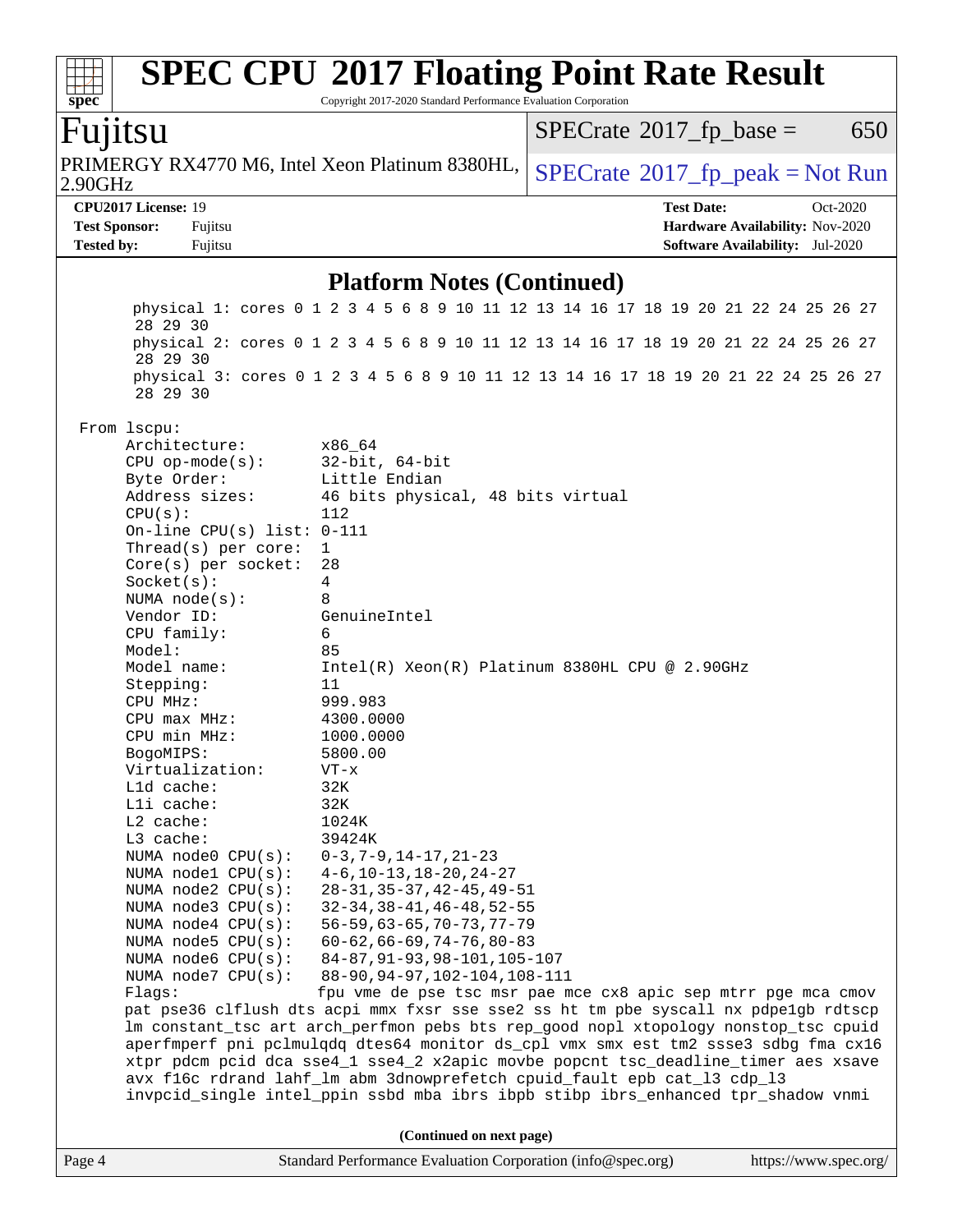## **[spec](http://www.spec.org/) [SPEC CPU](http://www.spec.org/auto/cpu2017/Docs/result-fields.html#SPECCPU2017FloatingPointRateResult)[2017 Floating Point Rate Result](http://www.spec.org/auto/cpu2017/Docs/result-fields.html#SPECCPU2017FloatingPointRateResult)**

Copyright 2017-2020 Standard Performance Evaluation Corporation

# Fujitsu

2.90GHz PRIMERGY RX4770 M6, Intel Xeon Platinum 8380HL,  $\left|$  [SPECrate](http://www.spec.org/auto/cpu2017/Docs/result-fields.html#SPECrate2017fppeak)®[2017\\_fp\\_peak = N](http://www.spec.org/auto/cpu2017/Docs/result-fields.html#SPECrate2017fppeak)ot Run

 $SPECTate$ <sup>®</sup>[2017\\_fp\\_base =](http://www.spec.org/auto/cpu2017/Docs/result-fields.html#SPECrate2017fpbase) 650

**[CPU2017 License:](http://www.spec.org/auto/cpu2017/Docs/result-fields.html#CPU2017License)** 19 **[Test Date:](http://www.spec.org/auto/cpu2017/Docs/result-fields.html#TestDate)** Oct-2020 **[Test Sponsor:](http://www.spec.org/auto/cpu2017/Docs/result-fields.html#TestSponsor)** Fujitsu **[Hardware Availability:](http://www.spec.org/auto/cpu2017/Docs/result-fields.html#HardwareAvailability)** Nov-2020 **[Tested by:](http://www.spec.org/auto/cpu2017/Docs/result-fields.html#Testedby)** Fujitsu **[Software Availability:](http://www.spec.org/auto/cpu2017/Docs/result-fields.html#SoftwareAvailability)** Jul-2020

### **[Platform Notes \(Continued\)](http://www.spec.org/auto/cpu2017/Docs/result-fields.html#PlatformNotes)**

 flexpriority ept vpid ept\_ad fsgsbase tsc\_adjust bmi1 hle avx2 smep bmi2 erms invpcid rtm cqm mpx rdt\_a avx512f avx512dq rdseed adx smap clflushopt clwb intel\_pt avx512cd avx512bw avx512vl xsaveopt xsavec xgetbv1 xsaves cqm\_llc cqm\_occup\_llc cqm\_mbm\_total cqm\_mbm\_local avx512\_bf16 dtherm ida arat pln pts hwp hwp\_act\_window hwp\_epp hwp\_pkg\_req pku ospke avx512\_vnni md\_clear flush\_l1d arch\_capabilities /proc/cpuinfo cache data cache size : 39424 KB From numactl --hardware WARNING: a numactl 'node' might or might not correspond to a physical chip. available: 8 nodes (0-7) node 0 cpus: 0 1 2 3 7 8 9 14 15 16 17 21 22 23 node 0 size: 192129 MB node 0 free: 191714 MB node 1 cpus: 4 5 6 10 11 12 13 18 19 20 24 25 26 27 node 1 size: 193532 MB node 1 free: 193324 MB node 2 cpus: 28 29 30 31 35 36 37 42 43 44 45 49 50 51 node 2 size: 193532 MB node 2 free: 193379 MB node 3 cpus: 32 33 34 38 39 40 41 46 47 48 52 53 54 55 node 3 size: 193532 MB node 3 free: 193383 MB node 4 cpus: 56 57 58 59 63 64 65 70 71 72 73 77 78 79 node 4 size: 193532 MB node 4 free: 193381 MB node 5 cpus: 60 61 62 66 67 68 69 74 75 76 80 81 82 83 node 5 size: 193532 MB node 5 free: 193373 MB node 6 cpus: 84 85 86 87 91 92 93 98 99 100 101 105 106 107 node 6 size: 193532 MB node 6 free: 193380 MB node 7 cpus: 88 89 90 94 95 96 97 102 103 104 108 109 110 111 node 7 size: 193272 MB node 7 free: 193098 MB node distances: node 0 1 2 3 4 5 6 7 0: 10 11 20 20 20 20 20 20 1: 11 10 20 20 20 20 20 20 2: 20 20 10 11 20 20 20 20 3: 20 20 11 10 20 20 20 20 4: 20 20 20 20 10 11 20 20 5: 20 20 20 20 11 10 20 20 6: 20 20 20 20 20 20 10 11 7: 20 20 20 20 20 20 11 10 **(Continued on next page)**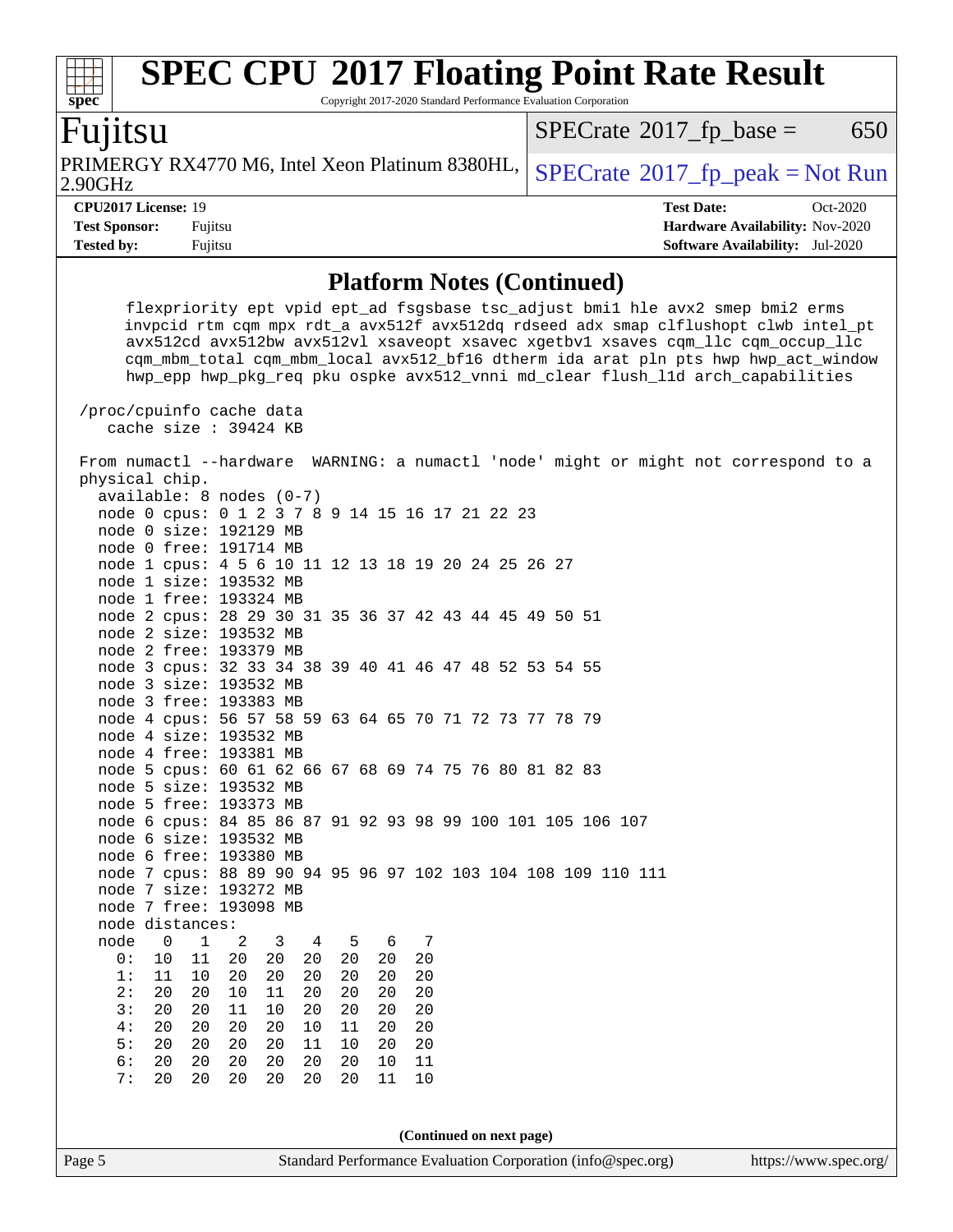#### **[spec](http://www.spec.org/) [SPEC CPU](http://www.spec.org/auto/cpu2017/Docs/result-fields.html#SPECCPU2017FloatingPointRateResult)[2017 Floating Point Rate Result](http://www.spec.org/auto/cpu2017/Docs/result-fields.html#SPECCPU2017FloatingPointRateResult)** Copyright 2017-2020 Standard Performance Evaluation Corporation Fujitsu 2.90GHz PRIMERGY RX4770 M6, Intel Xeon Platinum 8380HL,  $\left|$  [SPECrate](http://www.spec.org/auto/cpu2017/Docs/result-fields.html#SPECrate2017fppeak)®[2017\\_fp\\_peak = N](http://www.spec.org/auto/cpu2017/Docs/result-fields.html#SPECrate2017fppeak)ot Run  $SPECTate$ <sup>®</sup>[2017\\_fp\\_base =](http://www.spec.org/auto/cpu2017/Docs/result-fields.html#SPECrate2017fpbase) 650 **[CPU2017 License:](http://www.spec.org/auto/cpu2017/Docs/result-fields.html#CPU2017License)** 19 **[Test Date:](http://www.spec.org/auto/cpu2017/Docs/result-fields.html#TestDate)** Oct-2020 **[Test Sponsor:](http://www.spec.org/auto/cpu2017/Docs/result-fields.html#TestSponsor)** Fujitsu **[Hardware Availability:](http://www.spec.org/auto/cpu2017/Docs/result-fields.html#HardwareAvailability)** Nov-2020 **[Tested by:](http://www.spec.org/auto/cpu2017/Docs/result-fields.html#Testedby)** Fujitsu **[Software Availability:](http://www.spec.org/auto/cpu2017/Docs/result-fields.html#SoftwareAvailability)** Jul-2020 **[Platform Notes \(Continued\)](http://www.spec.org/auto/cpu2017/Docs/result-fields.html#PlatformNotes)** From /proc/meminfo MemTotal: 1583714912 kB HugePages\_Total: 0 Hugepagesize: 2048 kB From /etc/\*release\* /etc/\*version\* os-release: NAME="SLES" VERSION="15-SP2" VERSION\_ID="15.2" PRETTY\_NAME="SUSE Linux Enterprise Server 15 SP2" ID="sles" ID\_LIKE="suse" ANSI\_COLOR="0;32" CPE\_NAME="cpe:/o:suse:sles:15:sp2" uname -a: Linux localhost 5.3.18-22-default #1 SMP Wed Jun 3 12:16:43 UTC 2020 (720aeba) x86\_64 x86\_64 x86\_64 GNU/Linux Kernel self-reported vulnerability status: itlb\_multihit: Not affected CVE-2018-3620 (L1 Terminal Fault): Not affected Microarchitectural Data Sampling: Not affected CVE-2017-5754 (Meltdown): Not affected CVE-2018-3639 (Speculative Store Bypass): Mitigation: Speculative Store Bypass disabled via prctl and seccomp CVE-2017-5753 (Spectre variant 1): Mitigation: usercopy/swapgs barriers and \_\_user pointer sanitization CVE-2017-5715 (Spectre variant 2): Mitigation: Enhanced IBRS, IBPB: conditional, RSB filling srbds: Not affected tsx\_async\_abort: Not affected run-level 3 Oct 31 04:05 SPEC is set to: /home/Benchmark/speccpu Filesystem Type Size Used Avail Use% Mounted on /dev/sdb3 xfs 376G 62G 315G 17% /home From /sys/devices/virtual/dmi/id BIOS: FUJITSU V1.0.0.0 R1.1.1 for D3892-A1x 09/25/2020 Vendor: FUJITSU Product: PRIMERGY RX4770 M6 Product Family: SERVER Serial: MABTxxxxxx

**(Continued on next page)**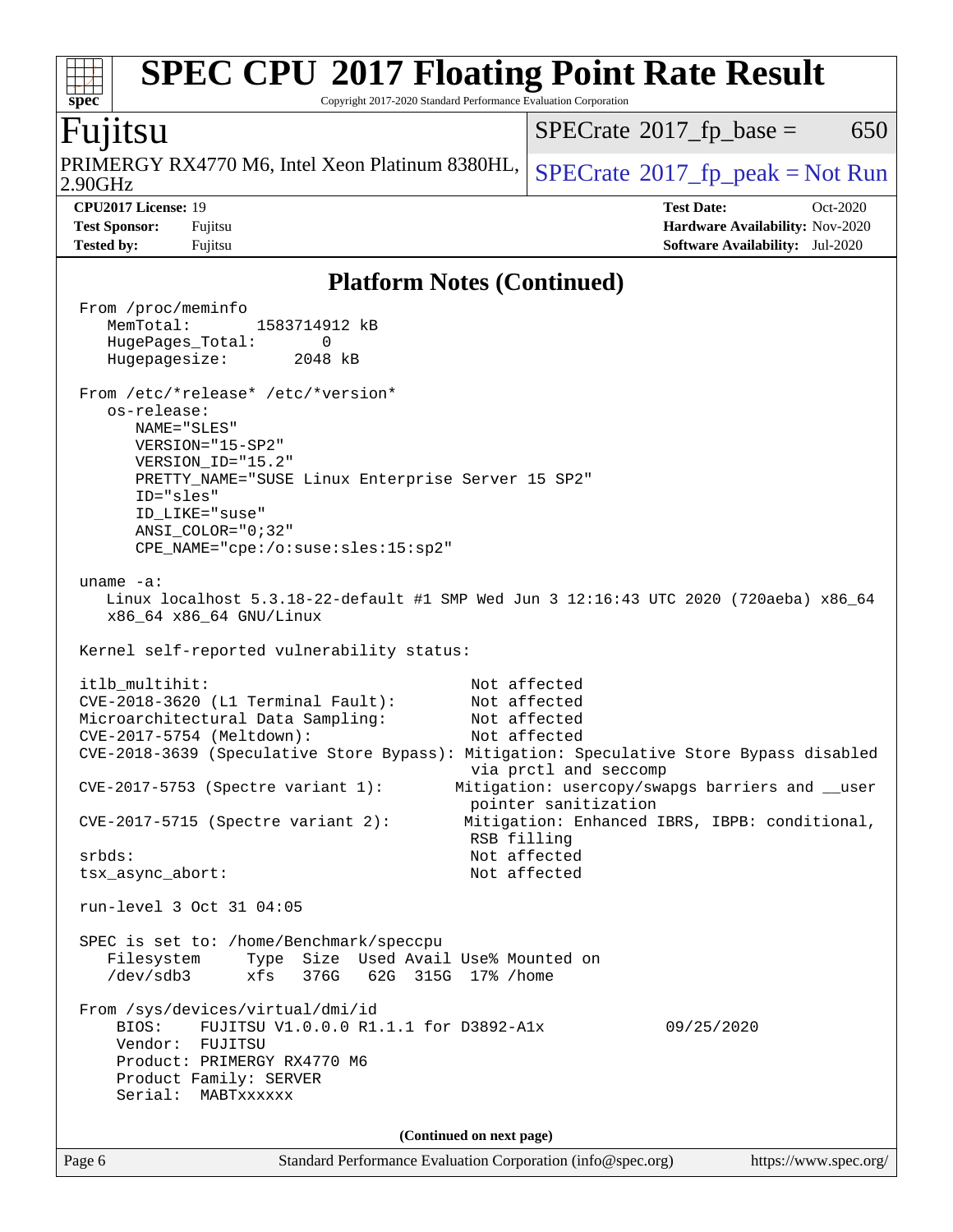# **[SPEC CPU](http://www.spec.org/auto/cpu2017/Docs/result-fields.html#SPECCPU2017FloatingPointRateResult)[2017 Floating Point Rate Result](http://www.spec.org/auto/cpu2017/Docs/result-fields.html#SPECCPU2017FloatingPointRateResult)**

Copyright 2017-2020 Standard Performance Evaluation Corporation

# Fujitsu

**[spec](http://www.spec.org/)**

2.90GHz PRIMERGY RX4770 M6, Intel Xeon Platinum 8380HL,  $\left|$  [SPECrate](http://www.spec.org/auto/cpu2017/Docs/result-fields.html#SPECrate2017fppeak)®[2017\\_fp\\_peak = N](http://www.spec.org/auto/cpu2017/Docs/result-fields.html#SPECrate2017fppeak)ot Run

 $SPECTate@2017_fp\_base = 650$ 

**[Tested by:](http://www.spec.org/auto/cpu2017/Docs/result-fields.html#Testedby)** Fujitsu **[Software Availability:](http://www.spec.org/auto/cpu2017/Docs/result-fields.html#SoftwareAvailability)** Jul-2020

**[CPU2017 License:](http://www.spec.org/auto/cpu2017/Docs/result-fields.html#CPU2017License)** 19 **[Test Date:](http://www.spec.org/auto/cpu2017/Docs/result-fields.html#TestDate)** Oct-2020 **[Test Sponsor:](http://www.spec.org/auto/cpu2017/Docs/result-fields.html#TestSponsor)** Fujitsu **[Hardware Availability:](http://www.spec.org/auto/cpu2017/Docs/result-fields.html#HardwareAvailability)** Nov-2020

### **[Platform Notes \(Continued\)](http://www.spec.org/auto/cpu2017/Docs/result-fields.html#PlatformNotes)**

 Additional information from dmidecode follows. WARNING: Use caution when you interpret this section. The 'dmidecode' program reads system data which is "intended to allow hardware to be accurately determined", but the intent may not be met, as there are frequent changes to hardware, firmware, and the "DMTF SMBIOS" standard. Memory:

48x Samsung M393A4K40DB3-CWE 32 GB 2 rank 3200

(End of data from sysinfo program)

### **[Compiler Version Notes](http://www.spec.org/auto/cpu2017/Docs/result-fields.html#CompilerVersionNotes)**

| C                                                                                                                                                                                                                                                                                                                                                   | 519.1bm_r(base) 538.imagick_r(base) 544.nab_r(base)                                                                                         |  |  |  |  |
|-----------------------------------------------------------------------------------------------------------------------------------------------------------------------------------------------------------------------------------------------------------------------------------------------------------------------------------------------------|---------------------------------------------------------------------------------------------------------------------------------------------|--|--|--|--|
| $Intel(R)$ C Compiler for applications running on $Intel(R)$ 64, Version<br>19.1.2.275 Build 20200604<br>Copyright (C) 1985-2020 Intel Corporation. All rights reserved.                                                                                                                                                                            |                                                                                                                                             |  |  |  |  |
| $C++$                                                                                                                                                                                                                                                                                                                                               | 508. $n$ amd $r(base)$ 510. $parest$ $r(base)$                                                                                              |  |  |  |  |
| 19.1.2.275 Build 20200604                                                                                                                                                                                                                                                                                                                           | Intel(R) $C++$ Compiler for applications running on Intel(R) 64, Version<br>Copyright (C) 1985-2020 Intel Corporation. All rights reserved. |  |  |  |  |
|                                                                                                                                                                                                                                                                                                                                                     | $C++$ , C $511.povray_r(base) 526.blender_r(base)$                                                                                          |  |  |  |  |
| Intel(R) $C++$ Compiler for applications running on Intel(R) 64, Version<br>19.1.2.275 Build 20200604<br>Copyright (C) 1985-2020 Intel Corporation. All rights reserved.<br>Intel(R) C Compiler for applications running on $Intel(R) 64$ , Version<br>19.1.2.275 Build 20200604<br>Copyright (C) 1985-2020 Intel Corporation. All rights reserved. |                                                                                                                                             |  |  |  |  |
|                                                                                                                                                                                                                                                                                                                                                     | $C++$ , C, Fortran   507. cactuBSSN_r(base)                                                                                                 |  |  |  |  |
| Intel(R) $C++$ Compiler for applications running on Intel(R) 64, Version<br>19.1.2.275 Build 20200604<br>Copyright (C) 1985-2020 Intel Corporation. All rights reserved.<br>Intel(R) C Compiler for applications running on Intel(R) $64$ , Version                                                                                                 |                                                                                                                                             |  |  |  |  |
| (Continued on next page)                                                                                                                                                                                                                                                                                                                            |                                                                                                                                             |  |  |  |  |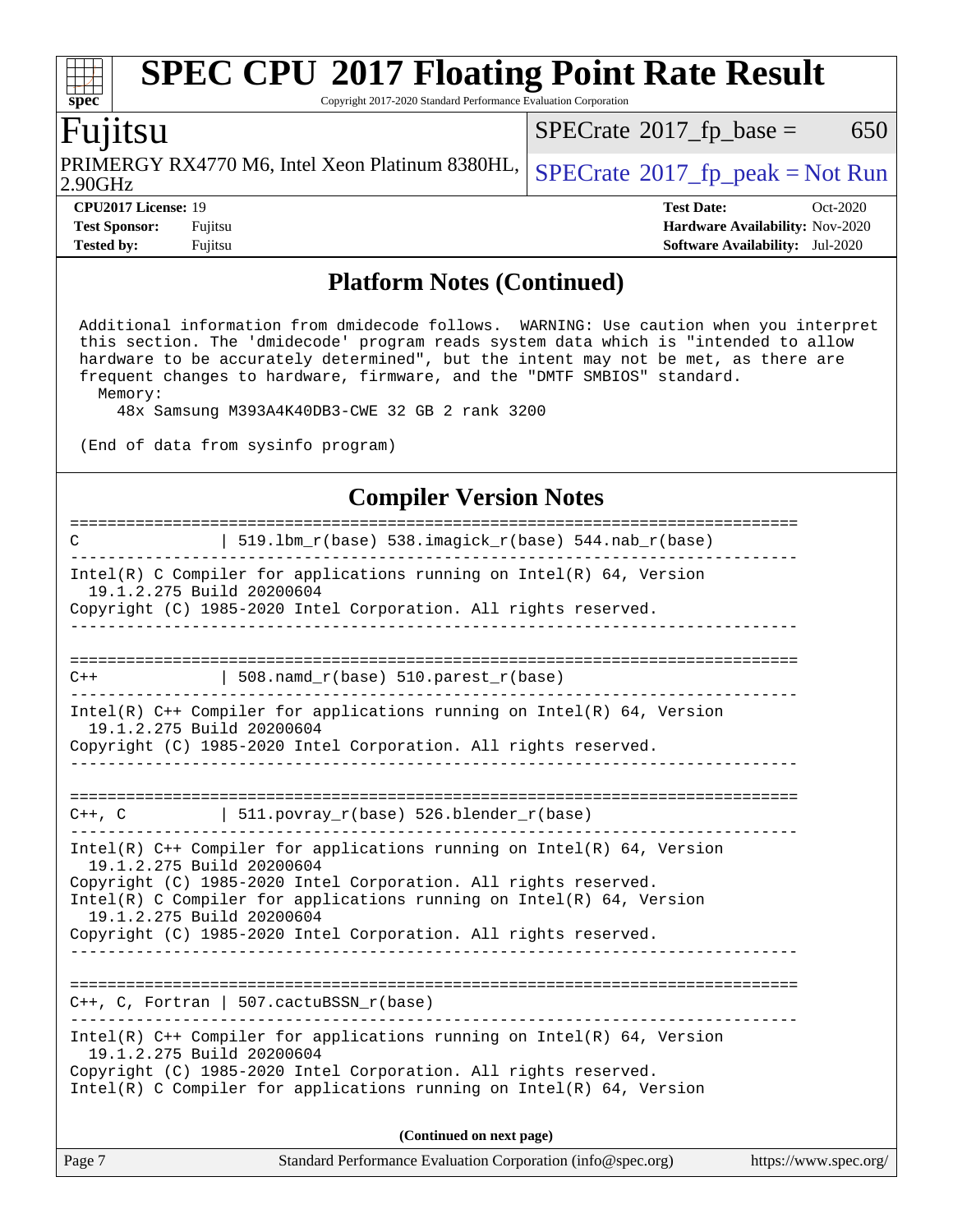# **[SPEC CPU](http://www.spec.org/auto/cpu2017/Docs/result-fields.html#SPECCPU2017FloatingPointRateResult)[2017 Floating Point Rate Result](http://www.spec.org/auto/cpu2017/Docs/result-fields.html#SPECCPU2017FloatingPointRateResult)**

Copyright 2017-2020 Standard Performance Evaluation Corporation

# Fujitsu

2.90GHz PRIMERGY RX4770 M6, Intel Xeon Platinum 8380HL,  $\left|$  [SPECrate](http://www.spec.org/auto/cpu2017/Docs/result-fields.html#SPECrate2017fppeak)®[2017\\_fp\\_peak = N](http://www.spec.org/auto/cpu2017/Docs/result-fields.html#SPECrate2017fppeak)ot Run

 $SPECTate@2017_fp\_base = 650$ 

**[spec](http://www.spec.org/)**

 $+\ +$ 

**[CPU2017 License:](http://www.spec.org/auto/cpu2017/Docs/result-fields.html#CPU2017License)** 19 **[Test Date:](http://www.spec.org/auto/cpu2017/Docs/result-fields.html#TestDate)** Oct-2020 **[Test Sponsor:](http://www.spec.org/auto/cpu2017/Docs/result-fields.html#TestSponsor)** Fujitsu **[Hardware Availability:](http://www.spec.org/auto/cpu2017/Docs/result-fields.html#HardwareAvailability)** Nov-2020 **[Tested by:](http://www.spec.org/auto/cpu2017/Docs/result-fields.html#Testedby)** Fujitsu **[Software Availability:](http://www.spec.org/auto/cpu2017/Docs/result-fields.html#SoftwareAvailability)** Jul-2020

# **[Compiler Version Notes \(Continued\)](http://www.spec.org/auto/cpu2017/Docs/result-fields.html#CompilerVersionNotes)**

| $\frac{1}{2}$                                                                                                                                                                          |  |  |  |  |  |
|----------------------------------------------------------------------------------------------------------------------------------------------------------------------------------------|--|--|--|--|--|
| 19.1.2.275 Build 20200604<br>Copyright (C) 1985-2020 Intel Corporation. All rights reserved.                                                                                           |  |  |  |  |  |
| Intel(R) Fortran Intel(R) 64 Compiler for applications running on Intel(R)<br>64, Version 19.1.2.275 Build 20200623                                                                    |  |  |  |  |  |
| Copyright (C) 1985-2020 Intel Corporation. All rights reserved.                                                                                                                        |  |  |  |  |  |
|                                                                                                                                                                                        |  |  |  |  |  |
| 503.bwaves $r(base)$ 549.fotonik3d $r(base)$ 554.roms $r(base)$<br>Fortran                                                                                                             |  |  |  |  |  |
| Intel(R) Fortran Intel(R) 64 Compiler for applications running on Intel(R)<br>64, Version 19.1.2.275 Build 20200623<br>Copyright (C) 1985-2020 Intel Corporation. All rights reserved. |  |  |  |  |  |
|                                                                                                                                                                                        |  |  |  |  |  |
| Fortran, $C$   521.wrf $r(base)$ 527.cam4 $r(base)$                                                                                                                                    |  |  |  |  |  |
| Intel(R) Fortran Intel(R) 64 Compiler for applications running on Intel(R)<br>64, Version 19.1.2.275 Build 20200623                                                                    |  |  |  |  |  |
| Copyright (C) 1985-2020 Intel Corporation. All rights reserved.<br>Intel(R) C Compiler for applications running on Intel(R) $64$ , Version<br>19.1.2.275 Build 20200604                |  |  |  |  |  |
| Copyright (C) 1985-2020 Intel Corporation. All rights reserved.                                                                                                                        |  |  |  |  |  |

# **[Base Compiler Invocation](http://www.spec.org/auto/cpu2017/Docs/result-fields.html#BaseCompilerInvocation)**

[C benchmarks](http://www.spec.org/auto/cpu2017/Docs/result-fields.html#Cbenchmarks): [icc](http://www.spec.org/cpu2017/results/res2020q4/cpu2017-20201027-24314.flags.html#user_CCbase_intel_icc_66fc1ee009f7361af1fbd72ca7dcefbb700085f36577c54f309893dd4ec40d12360134090235512931783d35fd58c0460139e722d5067c5574d8eaf2b3e37e92)

[C++ benchmarks:](http://www.spec.org/auto/cpu2017/Docs/result-fields.html#CXXbenchmarks) [icpc](http://www.spec.org/cpu2017/results/res2020q4/cpu2017-20201027-24314.flags.html#user_CXXbase_intel_icpc_c510b6838c7f56d33e37e94d029a35b4a7bccf4766a728ee175e80a419847e808290a9b78be685c44ab727ea267ec2f070ec5dc83b407c0218cded6866a35d07)

[Fortran benchmarks](http://www.spec.org/auto/cpu2017/Docs/result-fields.html#Fortranbenchmarks): [ifort](http://www.spec.org/cpu2017/results/res2020q4/cpu2017-20201027-24314.flags.html#user_FCbase_intel_ifort_8111460550e3ca792625aed983ce982f94888b8b503583aa7ba2b8303487b4d8a21a13e7191a45c5fd58ff318f48f9492884d4413fa793fd88dd292cad7027ca)

[Benchmarks using both Fortran and C](http://www.spec.org/auto/cpu2017/Docs/result-fields.html#BenchmarksusingbothFortranandC): [ifort](http://www.spec.org/cpu2017/results/res2020q4/cpu2017-20201027-24314.flags.html#user_CC_FCbase_intel_ifort_8111460550e3ca792625aed983ce982f94888b8b503583aa7ba2b8303487b4d8a21a13e7191a45c5fd58ff318f48f9492884d4413fa793fd88dd292cad7027ca) [icc](http://www.spec.org/cpu2017/results/res2020q4/cpu2017-20201027-24314.flags.html#user_CC_FCbase_intel_icc_66fc1ee009f7361af1fbd72ca7dcefbb700085f36577c54f309893dd4ec40d12360134090235512931783d35fd58c0460139e722d5067c5574d8eaf2b3e37e92)

[Benchmarks using both C and C++](http://www.spec.org/auto/cpu2017/Docs/result-fields.html#BenchmarksusingbothCandCXX): [icpc](http://www.spec.org/cpu2017/results/res2020q4/cpu2017-20201027-24314.flags.html#user_CC_CXXbase_intel_icpc_c510b6838c7f56d33e37e94d029a35b4a7bccf4766a728ee175e80a419847e808290a9b78be685c44ab727ea267ec2f070ec5dc83b407c0218cded6866a35d07) [icc](http://www.spec.org/cpu2017/results/res2020q4/cpu2017-20201027-24314.flags.html#user_CC_CXXbase_intel_icc_66fc1ee009f7361af1fbd72ca7dcefbb700085f36577c54f309893dd4ec40d12360134090235512931783d35fd58c0460139e722d5067c5574d8eaf2b3e37e92)

[Benchmarks using Fortran, C, and C++:](http://www.spec.org/auto/cpu2017/Docs/result-fields.html#BenchmarksusingFortranCandCXX) [icpc](http://www.spec.org/cpu2017/results/res2020q4/cpu2017-20201027-24314.flags.html#user_CC_CXX_FCbase_intel_icpc_c510b6838c7f56d33e37e94d029a35b4a7bccf4766a728ee175e80a419847e808290a9b78be685c44ab727ea267ec2f070ec5dc83b407c0218cded6866a35d07) [icc](http://www.spec.org/cpu2017/results/res2020q4/cpu2017-20201027-24314.flags.html#user_CC_CXX_FCbase_intel_icc_66fc1ee009f7361af1fbd72ca7dcefbb700085f36577c54f309893dd4ec40d12360134090235512931783d35fd58c0460139e722d5067c5574d8eaf2b3e37e92) [ifort](http://www.spec.org/cpu2017/results/res2020q4/cpu2017-20201027-24314.flags.html#user_CC_CXX_FCbase_intel_ifort_8111460550e3ca792625aed983ce982f94888b8b503583aa7ba2b8303487b4d8a21a13e7191a45c5fd58ff318f48f9492884d4413fa793fd88dd292cad7027ca)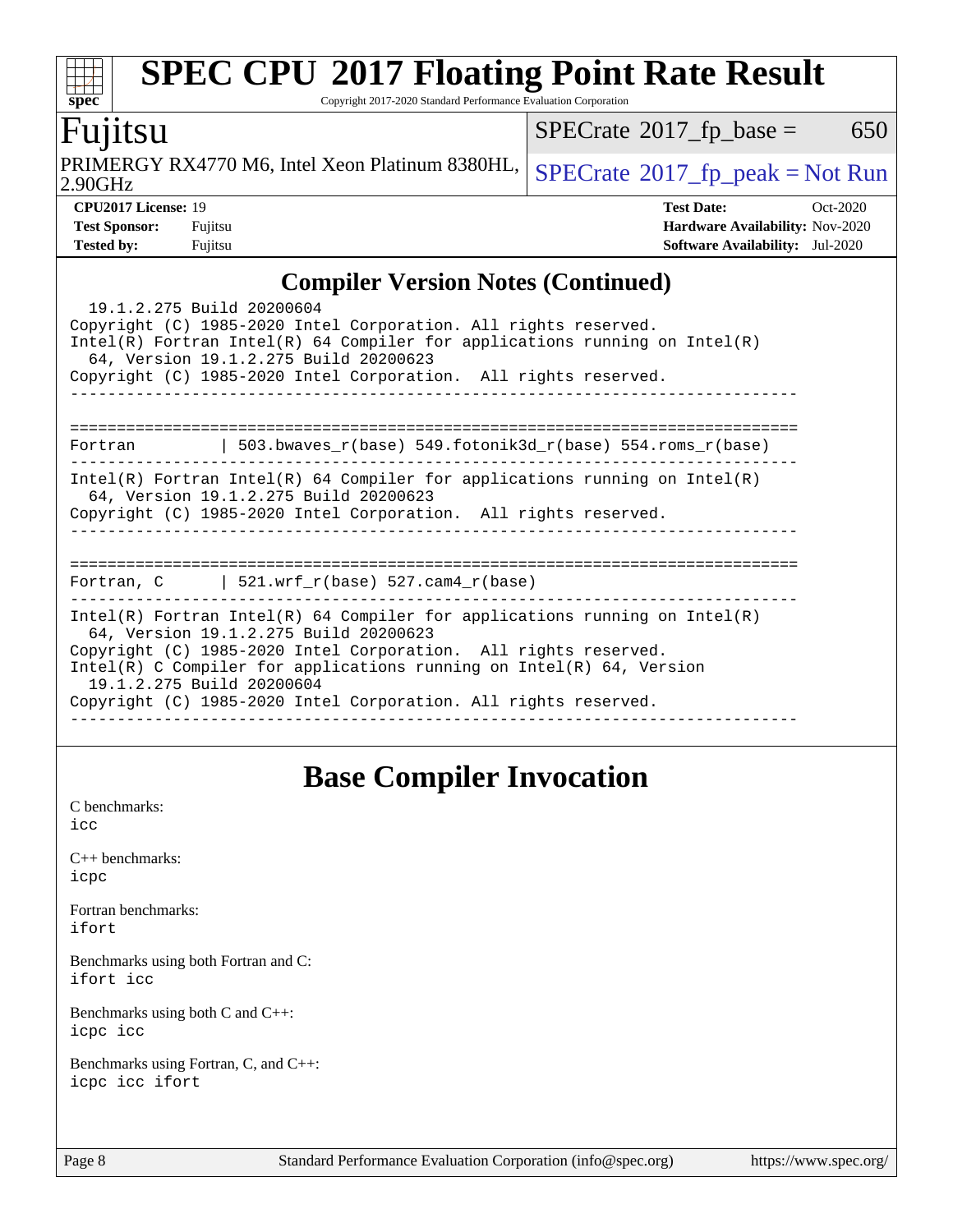#### **[spec](http://www.spec.org/) [SPEC CPU](http://www.spec.org/auto/cpu2017/Docs/result-fields.html#SPECCPU2017FloatingPointRateResult)[2017 Floating Point Rate Result](http://www.spec.org/auto/cpu2017/Docs/result-fields.html#SPECCPU2017FloatingPointRateResult)** Copyright 2017-2020 Standard Performance Evaluation Corporation Fujitsu 2.90GHz PRIMERGY RX4770 M6, Intel Xeon Platinum 8380HL,  $SPECrate^{\circ}2017\_fp\_peak = Not Run$  $SPECrate^{\circ}2017\_fp\_peak = Not Run$  $SPECTate$ <sup>®</sup>[2017\\_fp\\_base =](http://www.spec.org/auto/cpu2017/Docs/result-fields.html#SPECrate2017fpbase) 650 **[CPU2017 License:](http://www.spec.org/auto/cpu2017/Docs/result-fields.html#CPU2017License)** 19 **[Test Date:](http://www.spec.org/auto/cpu2017/Docs/result-fields.html#TestDate)** Oct-2020 **[Test Sponsor:](http://www.spec.org/auto/cpu2017/Docs/result-fields.html#TestSponsor)** Fujitsu **[Hardware Availability:](http://www.spec.org/auto/cpu2017/Docs/result-fields.html#HardwareAvailability)** Nov-2020 **[Tested by:](http://www.spec.org/auto/cpu2017/Docs/result-fields.html#Testedby)** Fujitsu **[Software Availability:](http://www.spec.org/auto/cpu2017/Docs/result-fields.html#SoftwareAvailability)** Jul-2020 **[Base Portability Flags](http://www.spec.org/auto/cpu2017/Docs/result-fields.html#BasePortabilityFlags)** 503.bwaves\_r: [-DSPEC\\_LP64](http://www.spec.org/cpu2017/results/res2020q4/cpu2017-20201027-24314.flags.html#suite_basePORTABILITY503_bwaves_r_DSPEC_LP64) 507.cactuBSSN\_r: [-DSPEC\\_LP64](http://www.spec.org/cpu2017/results/res2020q4/cpu2017-20201027-24314.flags.html#suite_basePORTABILITY507_cactuBSSN_r_DSPEC_LP64) 508.namd\_r: [-DSPEC\\_LP64](http://www.spec.org/cpu2017/results/res2020q4/cpu2017-20201027-24314.flags.html#suite_basePORTABILITY508_namd_r_DSPEC_LP64) 510.parest\_r: [-DSPEC\\_LP64](http://www.spec.org/cpu2017/results/res2020q4/cpu2017-20201027-24314.flags.html#suite_basePORTABILITY510_parest_r_DSPEC_LP64) 511.povray\_r: [-DSPEC\\_LP64](http://www.spec.org/cpu2017/results/res2020q4/cpu2017-20201027-24314.flags.html#suite_basePORTABILITY511_povray_r_DSPEC_LP64) 519.lbm\_r: [-DSPEC\\_LP64](http://www.spec.org/cpu2017/results/res2020q4/cpu2017-20201027-24314.flags.html#suite_basePORTABILITY519_lbm_r_DSPEC_LP64) 521.wrf\_r: [-DSPEC\\_LP64](http://www.spec.org/cpu2017/results/res2020q4/cpu2017-20201027-24314.flags.html#suite_basePORTABILITY521_wrf_r_DSPEC_LP64) [-DSPEC\\_CASE\\_FLAG](http://www.spec.org/cpu2017/results/res2020q4/cpu2017-20201027-24314.flags.html#b521.wrf_r_baseCPORTABILITY_DSPEC_CASE_FLAG) [-convert big\\_endian](http://www.spec.org/cpu2017/results/res2020q4/cpu2017-20201027-24314.flags.html#user_baseFPORTABILITY521_wrf_r_convert_big_endian_c3194028bc08c63ac5d04de18c48ce6d347e4e562e8892b8bdbdc0214820426deb8554edfa529a3fb25a586e65a3d812c835984020483e7e73212c4d31a38223) 526.blender\_r: [-DSPEC\\_LP64](http://www.spec.org/cpu2017/results/res2020q4/cpu2017-20201027-24314.flags.html#suite_basePORTABILITY526_blender_r_DSPEC_LP64) [-DSPEC\\_LINUX](http://www.spec.org/cpu2017/results/res2020q4/cpu2017-20201027-24314.flags.html#b526.blender_r_baseCPORTABILITY_DSPEC_LINUX) [-funsigned-char](http://www.spec.org/cpu2017/results/res2020q4/cpu2017-20201027-24314.flags.html#user_baseCPORTABILITY526_blender_r_force_uchar_40c60f00ab013830e2dd6774aeded3ff59883ba5a1fc5fc14077f794d777847726e2a5858cbc7672e36e1b067e7e5c1d9a74f7176df07886a243d7cc18edfe67) 527.cam4\_r: [-DSPEC\\_LP64](http://www.spec.org/cpu2017/results/res2020q4/cpu2017-20201027-24314.flags.html#suite_basePORTABILITY527_cam4_r_DSPEC_LP64) [-DSPEC\\_CASE\\_FLAG](http://www.spec.org/cpu2017/results/res2020q4/cpu2017-20201027-24314.flags.html#b527.cam4_r_baseCPORTABILITY_DSPEC_CASE_FLAG) 538.imagick\_r: [-DSPEC\\_LP64](http://www.spec.org/cpu2017/results/res2020q4/cpu2017-20201027-24314.flags.html#suite_basePORTABILITY538_imagick_r_DSPEC_LP64) 544.nab\_r: [-DSPEC\\_LP64](http://www.spec.org/cpu2017/results/res2020q4/cpu2017-20201027-24314.flags.html#suite_basePORTABILITY544_nab_r_DSPEC_LP64) 549.fotonik3d\_r: [-DSPEC\\_LP64](http://www.spec.org/cpu2017/results/res2020q4/cpu2017-20201027-24314.flags.html#suite_basePORTABILITY549_fotonik3d_r_DSPEC_LP64) 554.roms\_r: [-DSPEC\\_LP64](http://www.spec.org/cpu2017/results/res2020q4/cpu2017-20201027-24314.flags.html#suite_basePORTABILITY554_roms_r_DSPEC_LP64) **[Base Optimization Flags](http://www.spec.org/auto/cpu2017/Docs/result-fields.html#BaseOptimizationFlags)** [C benchmarks](http://www.spec.org/auto/cpu2017/Docs/result-fields.html#Cbenchmarks): [-m64](http://www.spec.org/cpu2017/results/res2020q4/cpu2017-20201027-24314.flags.html#user_CCbase_m64-icc) [-qnextgen](http://www.spec.org/cpu2017/results/res2020q4/cpu2017-20201027-24314.flags.html#user_CCbase_f-qnextgen) [-std=c11](http://www.spec.org/cpu2017/results/res2020q4/cpu2017-20201027-24314.flags.html#user_CCbase_std-icc-std_0e1c27790398a4642dfca32ffe6c27b5796f9c2d2676156f2e42c9c44eaad0c049b1cdb667a270c34d979996257aeb8fc440bfb01818dbc9357bd9d174cb8524)

[-Wl,-plugin-opt=-x86-branches-within-32B-boundaries](http://www.spec.org/cpu2017/results/res2020q4/cpu2017-20201027-24314.flags.html#user_CCbase_f-x86-branches-within-32B-boundaries_0098b4e4317ae60947b7b728078a624952a08ac37a3c797dfb4ffeb399e0c61a9dd0f2f44ce917e9361fb9076ccb15e7824594512dd315205382d84209e912f3) [-Wl,-z,muldefs](http://www.spec.org/cpu2017/results/res2020q4/cpu2017-20201027-24314.flags.html#user_CCbase_link_force_multiple1_b4cbdb97b34bdee9ceefcfe54f4c8ea74255f0b02a4b23e853cdb0e18eb4525ac79b5a88067c842dd0ee6996c24547a27a4b99331201badda8798ef8a743f577) [-xCORE-AVX512](http://www.spec.org/cpu2017/results/res2020q4/cpu2017-20201027-24314.flags.html#user_CCbase_f-xCORE-AVX512) [-Ofast](http://www.spec.org/cpu2017/results/res2020q4/cpu2017-20201027-24314.flags.html#user_CCbase_f-Ofast) [-ffast-math](http://www.spec.org/cpu2017/results/res2020q4/cpu2017-20201027-24314.flags.html#user_CCbase_f-ffast-math) [-flto](http://www.spec.org/cpu2017/results/res2020q4/cpu2017-20201027-24314.flags.html#user_CCbase_f-flto) [-mfpmath=sse](http://www.spec.org/cpu2017/results/res2020q4/cpu2017-20201027-24314.flags.html#user_CCbase_f-mfpmath_70eb8fac26bde974f8ab713bc9086c5621c0b8d2f6c86f38af0bd7062540daf19db5f3a066d8c6684be05d84c9b6322eb3b5be6619d967835195b93d6c02afa1) [-funroll-loops](http://www.spec.org/cpu2017/results/res2020q4/cpu2017-20201027-24314.flags.html#user_CCbase_f-funroll-loops) [-qopt-mem-layout-trans=4](http://www.spec.org/cpu2017/results/res2020q4/cpu2017-20201027-24314.flags.html#user_CCbase_f-qopt-mem-layout-trans_fa39e755916c150a61361b7846f310bcdf6f04e385ef281cadf3647acec3f0ae266d1a1d22d972a7087a248fd4e6ca390a3634700869573d231a252c784941a8) [-L/usr/local/jemalloc64-5.0.1/lib](http://www.spec.org/cpu2017/results/res2020q4/cpu2017-20201027-24314.flags.html#user_CCbase_jemalloc_link_path64_1_cc289568b1a6c0fd3b62c91b824c27fcb5af5e8098e6ad028160d21144ef1b8aef3170d2acf0bee98a8da324cfe4f67d0a3d0c4cc4673d993d694dc2a0df248b) [-ljemalloc](http://www.spec.org/cpu2017/results/res2020q4/cpu2017-20201027-24314.flags.html#user_CCbase_jemalloc_link_lib_d1249b907c500fa1c0672f44f562e3d0f79738ae9e3c4a9c376d49f265a04b9c99b167ecedbf6711b3085be911c67ff61f150a17b3472be731631ba4d0471706)

[C++ benchmarks:](http://www.spec.org/auto/cpu2017/Docs/result-fields.html#CXXbenchmarks)

```
-m64 -qnextgen -Wl,-plugin-opt=-x86-branches-within-32B-boundaries
-Wl,-z,muldefs -xCORE-AVX512 -Ofast -ffast-math -flto -mfpmath=sse
-funroll-loops -qopt-mem-layout-trans=4
-L/usr/local/jemalloc64-5.0.1/lib -ljemalloc
```
[Fortran benchmarks](http://www.spec.org/auto/cpu2017/Docs/result-fields.html#Fortranbenchmarks):

```
-m64 -Wl,-plugin-opt=-x86-branches-within-32B-boundaries -Wl,-z,muldefs
-xCORE-AVX512 -O3 -ipo -no-prec-div -qopt-prefetch
-ffinite-math-only -qopt-multiple-gather-scatter-by-shuffles
-qopt-mem-layout-trans=4 -nostandard-realloc-lhs -align array32byte
-auto -mbranches-within-32B-boundaries
-L/usr/local/jemalloc64-5.0.1/lib -ljemalloc
```
#### [Benchmarks using both Fortran and C](http://www.spec.org/auto/cpu2017/Docs/result-fields.html#BenchmarksusingbothFortranandC):

[-m64](http://www.spec.org/cpu2017/results/res2020q4/cpu2017-20201027-24314.flags.html#user_CC_FCbase_m64-icc) [-qnextgen](http://www.spec.org/cpu2017/results/res2020q4/cpu2017-20201027-24314.flags.html#user_CC_FCbase_f-qnextgen) [-std=c11](http://www.spec.org/cpu2017/results/res2020q4/cpu2017-20201027-24314.flags.html#user_CC_FCbase_std-icc-std_0e1c27790398a4642dfca32ffe6c27b5796f9c2d2676156f2e42c9c44eaad0c049b1cdb667a270c34d979996257aeb8fc440bfb01818dbc9357bd9d174cb8524)

```
-Wl,-plugin-opt=-x86-branches-within-32B-boundaries -Wl,-z,muldefs
-xCORE-AVX512 -Ofast -ffast-math -flto -mfpmath=sse -funroll-loops
-qopt-mem-layout-trans=4 -O3 -ipo -no-prec-div -qopt-prefetch
-ffinite-math-only -qopt-multiple-gather-scatter-by-shuffles
-nostandard-realloc-lhs -align array32byte -auto
```

```
-mbranches-within-32B-boundaries -L/usr/local/jemalloc64-5.0.1/lib
```
**(Continued on next page)**

| Page 9 | Standard Performance Evaluation Corporation (info@spec.org) | https://www.spec.org/ |
|--------|-------------------------------------------------------------|-----------------------|